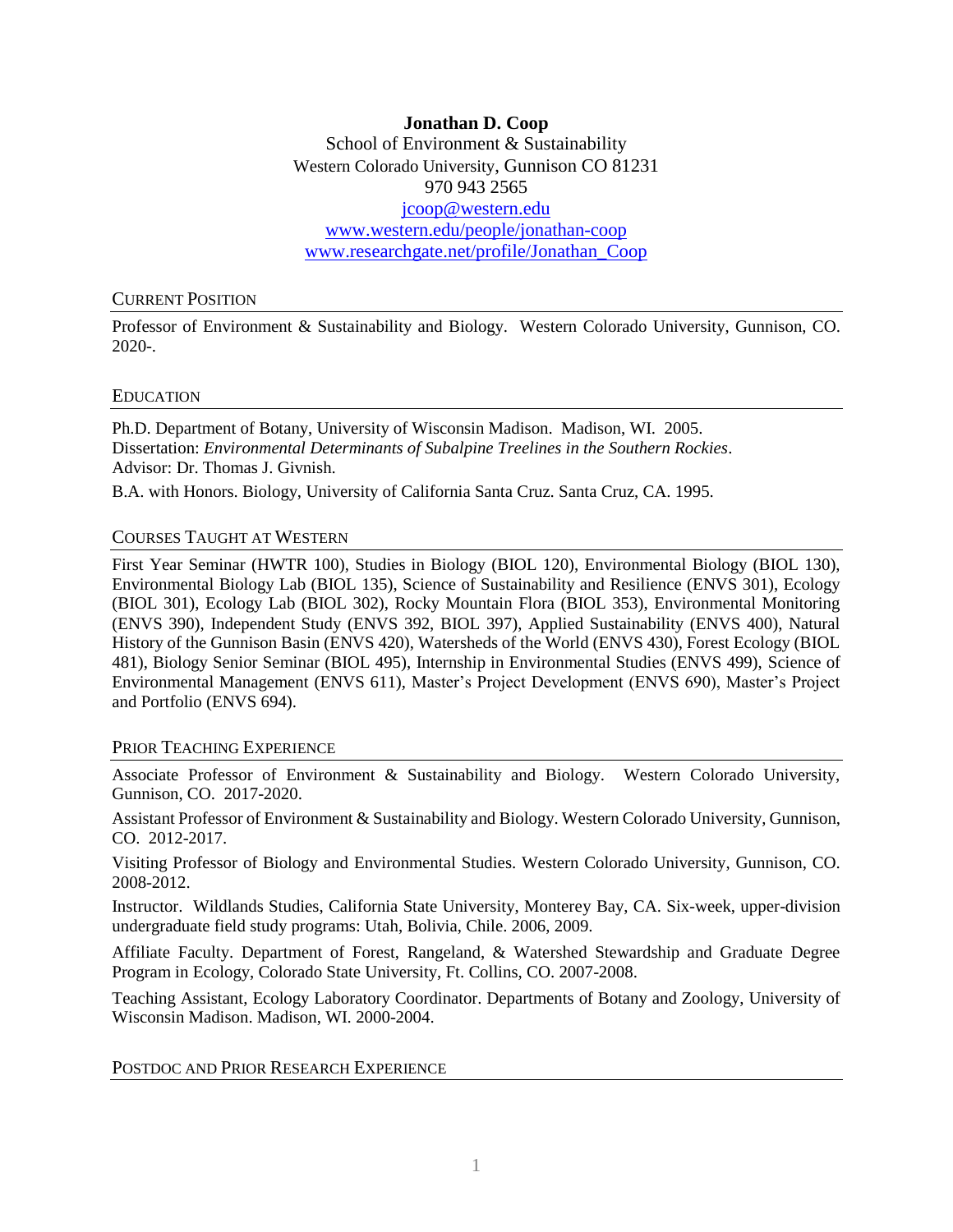Postdoctoral Research Ecologist. USDA Forest Service Rocky Mountain Research Station, Fort Collins, CO, & Mountain Studies Institute, Silverton, CO. 2007-2008.

Plant Ecology Consulting and Contract Employment. Amigos de Valles Caldera, Earthworks Institute, Keystone Restoration, New Mexico Natural Heritage Program, Quivira Coalition, Steve Vrooman Restoration, UW Madison Hawai'ian Ecosystems Change project, Valles Caldera Trust. 2005-2011.

Field Biologist. Craighead Wildlife-Wildlands Institute. Missoula, MT. 1995-1999.

## PEER-REVIEWED PUBLICATIONS

Coop, J.D., S.A. Parks, C.S. Stevens-Rumann, S.D. Crausbay, P.E. Higuera, M.D. Hurteau, ... & K.C. Rodman. 2020. Wildfire-driven forest conversion in western North American landscapes. BioScience 70, 659-673.

Krawchuk M.A., G.W. Meigs, J.M. Cartwright, J.D. Coop, R. Davis, A. Holz, C. Kolden, A.J. Meddens. 2020. Disturbance refugia within mosaics of forest fire, drought, and insect outbreaks. Frontiers in Ecology and the Environment 18, 235-244.

Downing, W.M., M.A. Krawchuk., J.D. Coop, G.W. Meigs, S.L. Haire, R.B. Walker, E. Whitman, G. Chong, C. Miller, and C. Tortorelli. 2020. How do plant communities differ between fire refugia and fire‐ generated early‐seral vegetation?. Journal of Vegetation Science 31, 26-39.

Walker, R.B., J.D. Coop, W.M. Downing, M.A. Krawchuk, S.L. Malone, and G.W. Meigs. 2019. How much forest persists through fire? High-resolution mapping of tree cover to characterize the abundance and spatial pattern of fire refugia across mosaics of burn severity. Forests 10, 782.

Ferrenberg, S., P. Wickey, and J.D. Coop. 2019. Ground-dwelling arthropod community responses to recent and repeated wildfires in conifer forests of northern New Mexico, USA. Forests 10, 667.

Coop, J.D., T.J. DeLory, W.M. Downing, S.L. Haire, M.A. Krawchuk, C. Miller, M.A. Parisien, and R.B. Walker. 2019. Contributions of fire refugia to resilient ponderosa pine and dry mixed-conifer forest landscapes. Ecosphere 10, e02809.

Mattson, L.R., J.D. Coop, M.A. Battaglia, A.S. Cheng, J.S. Sibold, and S. Viner. 2019. Post-spruce beetle salvage drives short-term surface fuel increases and understory vegetation shifts. Forest Ecology and Management 427: 348-359.

Downing, W.M., M.A. Krawchuk, G.W. Meigs, S.L. Haire, J.D. Coop, R.B. Walker, E. Whitman, G. Chong, and C. Miller. 2019. Influence of fire refugia spatial pattern on post-fire recovery in Oregon's Blue Mountains. Landscape Ecology 34: 771-792.

Magee, P.A., J.D. Coop, and J.S. Ivan. 2019. Thinning treatments alter avian occupancy in piñon-juniper woodlands. The Condor: Ornithological Applications 121:1, duy008.

Walker, R.B, J.D. Coop, S.A. Parks, and L. Trader. 2018. Fire regimes approaching historic norms reduce wildfire-facilitated conversion from forest to non-forest. Ecosphere 9, e02182.

Malone, S. L., A.W. Schoettle, and J.D. Coop. 2018. The future of subalpine forests in the Southern Rocky Mountains: Trajectories for Pinus aristata genetic lineages. PloS one 13, e0193481.

Coop, J.D, T.A. Grant, P.A. Magee, and E. Moore. 2017. Mastication treatment effects on vegetation and fuels in piñon-juniper woodlands of central Colorado, USA. Forest Ecology and Management 396: 68-84.

Haire, S.L., J.D. Coop, and C. Miller. 2017. Characterizing spatial neighborhoods of refugia following large fires in northern New Mexico, USA. Land 6, 19.

Schoettle, A.W., and J.D. Coop. 2017. Range-wide conservation of Pinus aristata: a genetic collection with ecological context for proactive management today and resources for tomorrow. New Forests 48, 181-199

Krawchuk, M.A., S.L. Haire, J.D. Coop, M.A. Parisien, E. Whitman, G. Chong, and C. Miller. 2016. Topographic and fire weather controls of fire refugia in forested ecosystems of northwestern North America. Ecosphere 7, 12.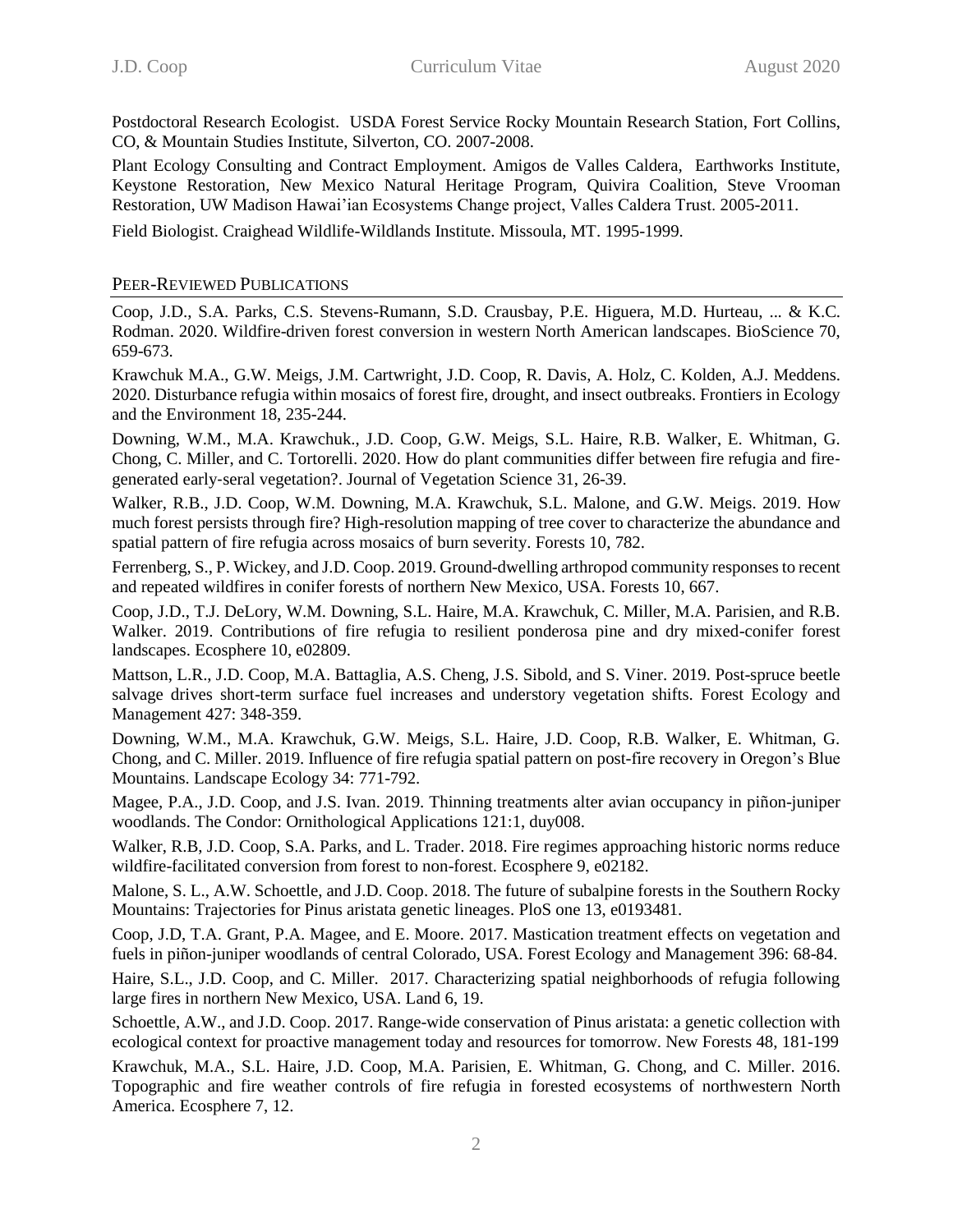Coop, J.D., S.A. Parks, S.R. McClernan, and L.M. Holsinger. 2016. Influences of prior wildfires on vegetation response to subsequent fire in a reburned southwestern landscape. Ecological Applications 26: 346-354.

Whitman, E., E. Batllori, M.A. Parisien, C. Miller, J.D. Coop, M.A. Krawchuk, G.W. Chong, and S.L. Haire. 2015. The climate space of fire regimes in north‐western North America. Journal of Biogeography 42: 1736-1749.

Coop, J.D., Barker, K.J., Knight, A.D., and J.S. Pecharich. 2014. Aspen (*Populus tremuloides*) stand dynamics and understory plant community changes over 46 years near Crested Butte, Colorado, USA. Forest Ecology and Management 318: 1-12.

Coop, J.D. and A.W. Schoettle. 2011. Fire and high-elevation, five-needle pine (*Pinus aristata* and *P. flexilis*) ecosystems in the southern Rocky Mountains: what do we know? Pp.164-173 in: Keane, R.E., D.F. Tomback, M.P. Murray, and C.M. Smith, eds. The Future of High-elevation, Five-needle White Pines in Western North America: Proceedings of the High Five Symposium. Proceedings RMRS-P-63. USDA Forest Service, Rocky Mountain Research Station, Fort Collins, CO.

Coop, J.D., R.T. Massatti, and A.W. Schoettle. 2010. Subalpine vegetation pattern three decades after standreplacing fire: effects of landscape context and topography on plant community composition, tree regeneration, and diversity. Journal of Vegetation Science 21: 472-487.

Coop, J.D. and A.W. Schoettle. 2009. Post-wildfire regeneration of Rocky Mountain bristlecone (*Pinus aristata*) and limber pine (*Pinus flexilis*). Forest Ecology & Management 257: 893-903.

Coop, J.D. and T.J. Givnish. 2008. Constraints on tree seedling establishment in montane grasslands of the Valles Caldera, New Mexico. Ecology 89: 1101-1111.

Coop, J.D. and T.J. Givnish. 2007. Spatial and temporal patterns of recent forest encroachment in montane grasslands of the Valles Caldera, New Mexico, U.S.A. Journal of Biogeography 34: 914-927.

Coop, J.D. and T.J. Givnish. 2007. Gradient analysis of reversed treelines and grasslands of the Valles Caldera, Jemez Mountains, New Mexico. Journal of Vegetation Science 18: 43-54.

Coop, J.D., C.D. Hibner, A.J. Miller, and G.H. Clark. 2005. Black bears forage on army cutworm moth aggregations in the Jemez Mountains, New Mexico. The Southwestern Naturalist 50: 278-281.

### ORGANIZED SESSIONS AND SYMPOSIA (last 5 years)

Wildfire-driven forest conversion in western North American landscapes: emerging science and implications for resilience and adaptation. Organized session at the US International Association of Landscape Ecology Annual Meeting. Fort Collins, CO. April 8, 2019 (*Co-organized with Dr. Sean Parks, ALWRI, RMRS, and Dr. Camille Stevens-Rumann, Colorado State University).*

The Fourth Gunnison Sage-grouse Summit: Research, Management, and Collaboration in a Post-Listing Era. March 9-11, 2016. Gunnison, CO. (*20th ENVS Spring Symposium, Western Colorado University. Coorganized with Dr. Corrie Knapp, MEM, and Dr. Patrick Magee, NES, WCU*).

### PRESENTATIONS, WEBINARS, AND WORKSHOPS (last 5 years)

Reforestation or reorganization? How landscape context and climate can inform post-fire decision making. The forest may not return: Research and management for uncertain times. Invited presentation, Ecological Society of America Annual Meeting, Virtually Anywhere, August 3-6, 2020.

Invited keynote for the Ecosystem Resilience Workshop: Ecosystem Resilience and Change in Uncertain World. Co-hosted by the Center for Climate Adaptation Science and Solutions and the Southwest Climate Adaptation Science Center. Virtual workshop May 5 & 6, 2020.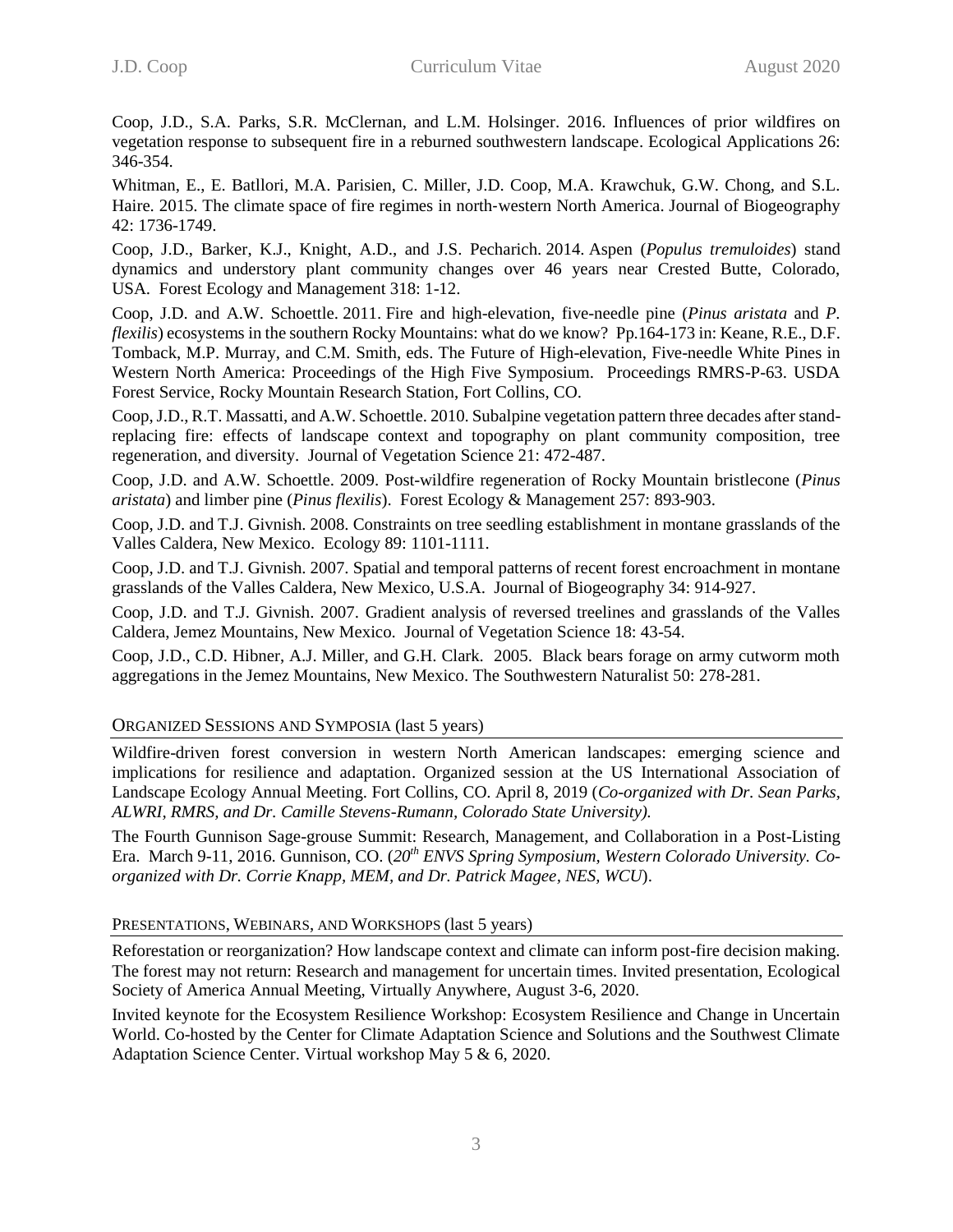Wildfire-driven forest conversion in western North America: emerging ecological consequences and conservation implications of changing fire regimes and climate. Presentation at the University of Lleida, Lleida, Spain. December 4, 2019.

Wildfire-driven forest conversion in western North America: emerging ecological consequences and conservation implications of changing fire regimes and climate. Presentation at CREAF Ecological and Forestry Applications Research Centre, Barcelona, Spain. November 20, 2019.

Wildfire-driven forest conversion in western North America: emerging ecological consequences and conservation implications of changing fire regimes and climate. Presentation at University of Granada, Granda, Spain. October 24, 2019.

Contributions of fire refugia to resilient ponderosa pine and dry mixed-conifer forest landscapes. Webinar for the Southwest Fire Science Consortium. October 16, 2019.

Restored fire regimes reduce forest vulnerability to high-severity fire. Presentation at Biligiriranganatha Swamy Temple Wildlife Sanctuary, India. May 25, 2019.

Restored fire regimes reduce forest vulnerability to high-severity fire. Presentation at Bandipur National Park, India. May 24, 2019.

Wildfire-driven forest conversion in western North America: emerging ecological consequences and conservation implications of changing fire regimes and climate. Presentation at the Ashoka Trust for Research in Ecology and the Environment. Bangalore, India. May 23, 2019.

Wildfire-driven forest conversion in western North America: emerging ecological consequences and conservation implications of changing fire regimes and climate. Presentation at the G.B. Pant National Institute for Himalayan Environment and Sustainable Development. Almora, India. May 20, 2019.

Post-fire trajectories in ponderosa pine ecosystems: refugia, resilience, and conversion. Seminar for Department of Forest and Rangeland Stewardship, Colorado State University. April 11, 2019.

Landscape context and climatic influences on post-fire trajectories in southwestern ponderosa pine forests. US International Association of Landscape Ecology Annual Meeting. Fort Collins, CO. April 8, 2019.

Forest type conversion and post-fire dynamics of Gambel oak: a view from the southern tip of the Rockies (*invited presentation*). Gambel Oak Webinar Symposium. November 13, 2018.

Sagebrush, change, and climate in the Upper Gunnison Basin (*invited presentation*). Sagebrush Workshop. August 8, 2018. Gunnison, CO.

Fire refugia promote forest resilience (*invited presentation*). Fire Continuum Conference. May 22, 2018. Missoula, MT.

Fire refugia promote forest resilience (*invited presentation*). USFS Reforestation – TSI Workshop. February 21, 2018. Missoula, MT.

Modelling fire-driven forest dynamics with differential equations (*invited seminar*). Western Colorado University Math Seminar. November 15, 2017. Gunnison, CO.

Effects of altered fire regimes: resilience, resistance, and regime shifts in ponderosa pine ecosystems (*invited seminar*). Natural Resources of the West, Colorado Mesa University. October 24, 2017. Grand Junction, CO.

Fire, succession, type conversion, and regime shift in Southwestern forests (*invited oral presentation*). 2017 Natural Areas Conference. October 10-12, 2017. Ft. Collins, CO

Fuels treatments and ecological values in piñon-juniper woodlands: Vegetation, birds, and modeled fire behavior. Southwest Fire Science Consortium Webinar. March 1, 2017.

Fire-vegetation interactions over repeated burning in the Jemez Mountains: Type conversions, successional trajectories, and management prospects (*invited oral presentation*). 3 rd Southwest Fire Ecology Conference. November 28-December 2, 2016. Tucson, AZ.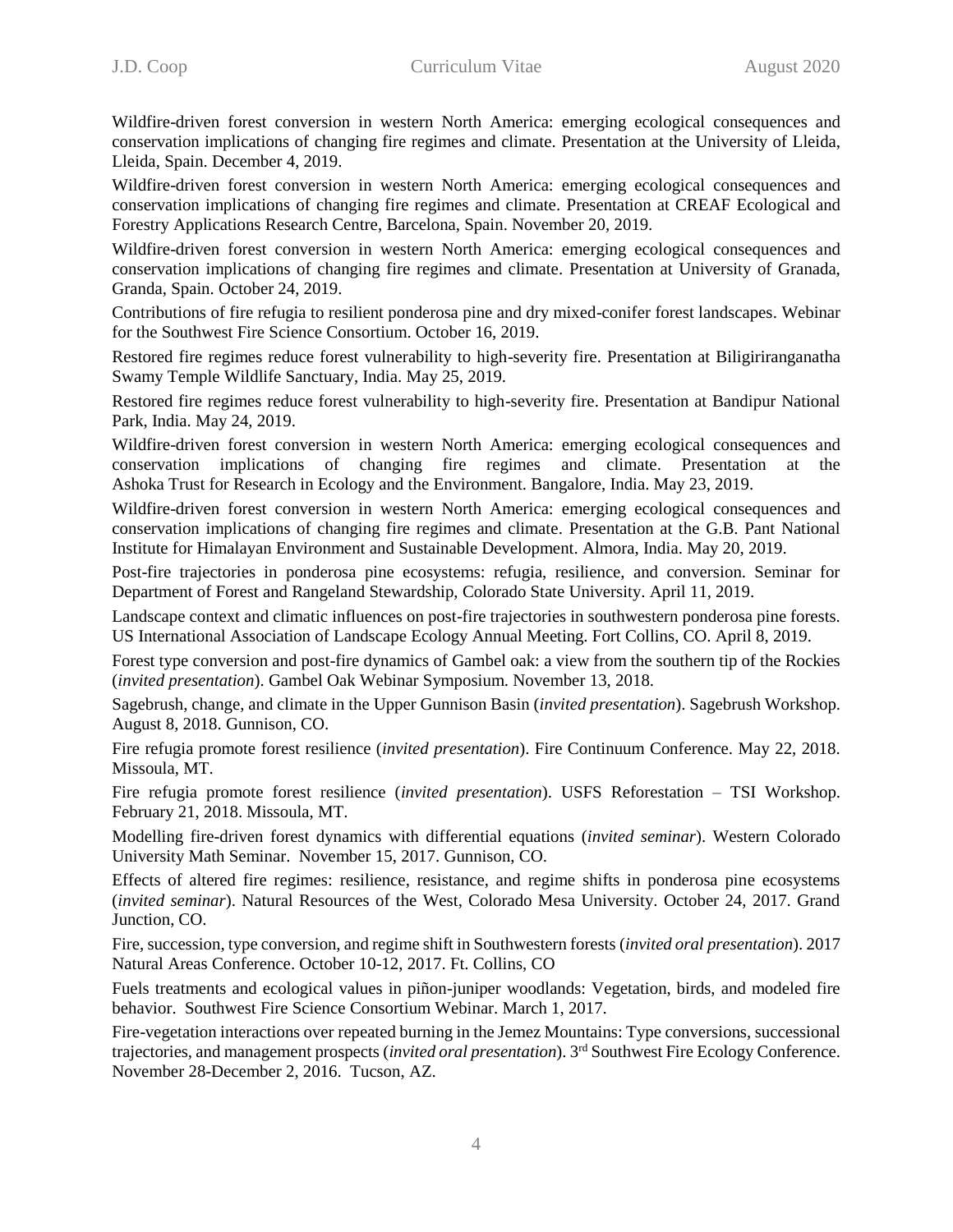HEASC Best Practices in First Year Experiences in Sustainability Webinar (*invited panelist*). November 17, 2016.

Identifying and mitigating social-ecological tradeoffs: ecological impacts and modeled fire behavior in piñon-juniper fuels treatments (*invited oral presentation*). Piñon-juniper symposium. October 12-14, 2016. Albuquerque, NM.

Identifying and mitigating social-ecological tradeoffs: ecological impacts and modeled fire behavior in piñon-juniper fuels treatments. *Departmental seminar*, Natural and Environmental Sciences, Western Colorado University. October 7, 2016. Gunnison, CO.

Southwest FireCLIME Workshop (*invited participant,* Landscape Impacts of Fire and Climate Change workshop). September 12-14, 2016. Albuquerque, NM.

Identifying and mitigating social-ecological tradeoffs: fuel treatments, fire hazard, and obligate avifauna in piñon-juniper woodlands (*contributed oral presentation*). North American Congress for Conservation Biology. July 17-20, 2016. Madison, WI.

Field Tour: Fuels Treatments and Ecological Values in PJ Woodlands. (*field trip* with >50 managers and researchers, organized through the Southern Rockies Fire Science Network). June 8, 2016. Cañon City, CO.

Identifying and mitigating social-ecological tradeoffs: fuel treatments, fire hazard, and obligate avifauna in piñon-juniper woodlands (*invited oral presentation*). Society for American Foresters Colorado/Wyoming joint meeting. May 12-14, 2016. Gunnison, CO.

Sagebrush changes in the Upper Gunnison Basin over 25 years (*invited oral presentation*). Fourth Gunnison Sage-Grouse Summit. March 9-11, 2016. Gunnison, CO.

Mastication treatments in piñon-juniper woodlands: fuels, vegetation, and bird responses to a no-analog disturbance (*invited oral presentation*). 6<sup>th</sup> International Fire Ecology and Management Congress. November 16-20, 2015. San Antonio, TX.

Tracking two decades of vegetation change across the sagebrush landscapes of the Upper Gunnison Basin, Colorado: linking field re-measurements, remote sensing, and climate data (*contributed poster presentation*). 2015 Rocky Mountain Biological Laboratory Poster Symposium. September 4, 2015. Gothic, CO.

Influences of previous wildfires on change, resistance, and resilience to reburning in a montane Southwestern landscape. *Extended abstract*, pp. 273-276 in: Keane, R.E., M. Jolly, P. Parsons, and K. Riley. Proceedings of the large wildland fires conference. May 19-23, 2014. Missoula, MT. RMRS-P-73. U.S. Department of Agriculture, Forest Service, Rocky Mountain Research Station Fort Collins, CO. 345 p.

The end of the world as we know it: thresholds of resilience and transformation in ecological systems (*invited seminar*). High Country Conservation Advocates Environmental Possibilities Series. August 23, 2015. Crested Butte, CO.

Tracking two decades of vegetation change across the sagebrush landscapes of the Upper Gunnison Basin, Colorado: linking field re-measurements, remote sensing, and climate data (*contributed poster presentation*). 9<sup>th</sup> International Association for Landscape Ecology World Congress. July 5-10, 2015. Portland, OR.

### RECENT RESEARCH FUNDING

Research Joint Venture Agreement, Western Colorado University and the Aldo Leopold Wilderness Research Institute, USDA Forest Service. 2020-. Contrasting Historical and Contemporary Fire Regimes. \$50,000 to Western (PI).

Challenge Cost Share Agreement, Western Colorado University and the USDA Forest Service, Grand Mesa, Uncompahgre, and Gunnison National Forests. Development and facilitation of an adaptive management group for the Taylor Park EA. 2019-. \$125,000 to Western (Co-PI).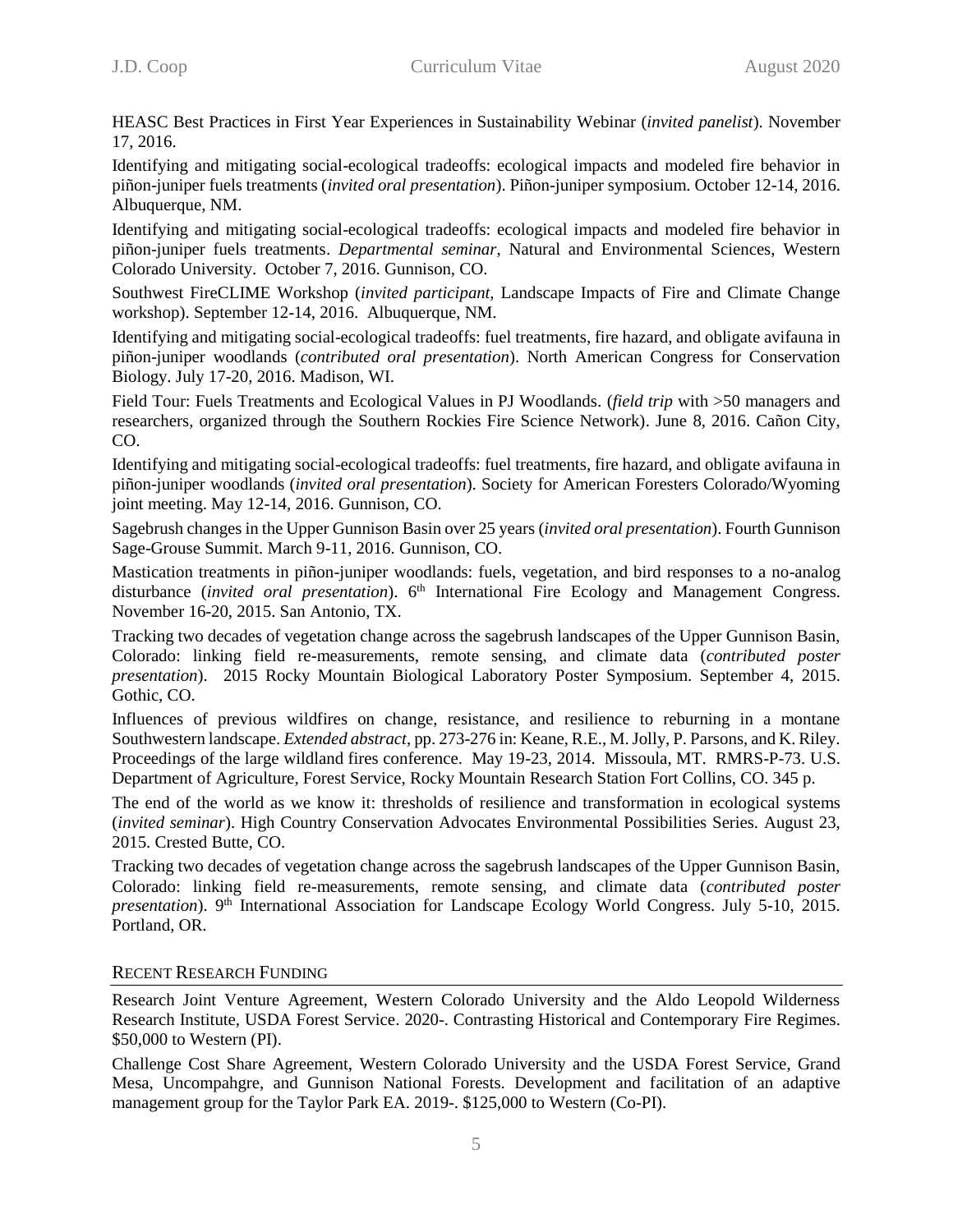Research Joint Venture Agreement, Western Colorado University and the Gunnison Field Office of the Bureau of Land Management, 2017-. North Powderhorn project. \$18,000 to Western to support graduate student research.

Research Joint Venture Agreement, Western Colorado University and the Aldo Leopold Wilderness Research Institute, USDA Forest Service. 2016-2021. Determinants of Tree Persistence and Recovery under Changing Fire Regimes. \$107,000 to Western (PI).

Challenge Cost Share Agreement, Western Colorado University and the USDA Forest Service, Grand Mesa, Uncompahgre, and Gunnison National Forests. 2016-2017. WSCU Snowshoe Hare and Lynx Study. \$5000 to Western to support MEM student project.

Cost Reimbursable Agreement, Western Colorado University and the Aldo Leopold Wilderness Research Institute, USDA Forest Service. 2015-2020. Data Analysis and Interpretation. \$198,000 to Western (PI).

Colorado Parks and Wildlife Habitat Partnership Program, 2014. Assessing Change in Sagebrush Vegetation in the Gunnison Basin. \$15,000 to Western (PI).

Joint Fire Science Program, 2013. Integrating Fuels Treatments and Ecological Values in Piñon-Juniper Woodlands: Fuels, Vegetation, and Avifauna as Metrics of Effectiveness (PI). \$193,000 to Western.

USGS GAP, 2013. Incorporating potential habitat refugia in conservation planning using GAP data and approaches (Co-PI). \$50,000.

Great Northern Landscape Conservation Cooperative, 2013. Identification of fire refugia in Rocky Mountain ecosystems of the U.S. and Canada: Development and application of the refugium concept for biodiversity conservation over large spatial and temporal scales (Co-PI). \$127,000.

Research Joint Venture Agreement, Western Colorado University and the USDA Forest Service Rocky Mountain Research Station, 2010-2015. Ecology and Stand Structure of *Pinus aristata* (Rocky Mountain Bristlecone Pine). \$10,000 to Western.

Thornton Research Award, Western Colorado University, for faculty-directed research: 2010, 2014, 2015; for student directed research: 2013, 2014, 2016, 2017, 2018. \$38,000 total all projects.

Professional Development Grant, Center for Teaching Excellence, Western Colorado University. 2008, 2010, 2011, 2012.

# PROFESSIONAL SERVICE

Ad Hoc Reviewer: *American Journal of Botany, Ecological Applications*, *Ecological Restoration, Ecosphere, Fire Ecology, Forest Ecology and Management, Global Change Biology, Journal of Applied Ecology, Journal of Biogeography, Journal of Forest Research, Journal of Vegetation Science, Landscape Ecology, Natural Areas Journal, Oecologia, Plant Ecology, PLoS One, Quaternary Research*

Gunnison Climate Working Group, 2011-2015.

Mountain Roots Food Project, Board of Directors, 2012-2015.

Sisk-a-dee Gunnison Sage-Grouse Conservation Board of Directors 2010-2016.

WCU Biology Thornton Research Fund Committee, 2012-present.

WCU Convocation Fund Committee, 2012-2019.

WCU ENVS Council, 2009-present.

WCU ENVS Spring Symposium Coordinator, 2011-2016.

WCU Faculty Senate, Faculty Senator for the School of Environment and Sustainability. 2018-2019.

WCU faculty advisor for Organics Guild (student agriculture club), 2014-2016.

WCU MEM Science Coordinator, 2015-2019.

WCU SGA Sustainability Fund Grant Committee, 2008-2019.